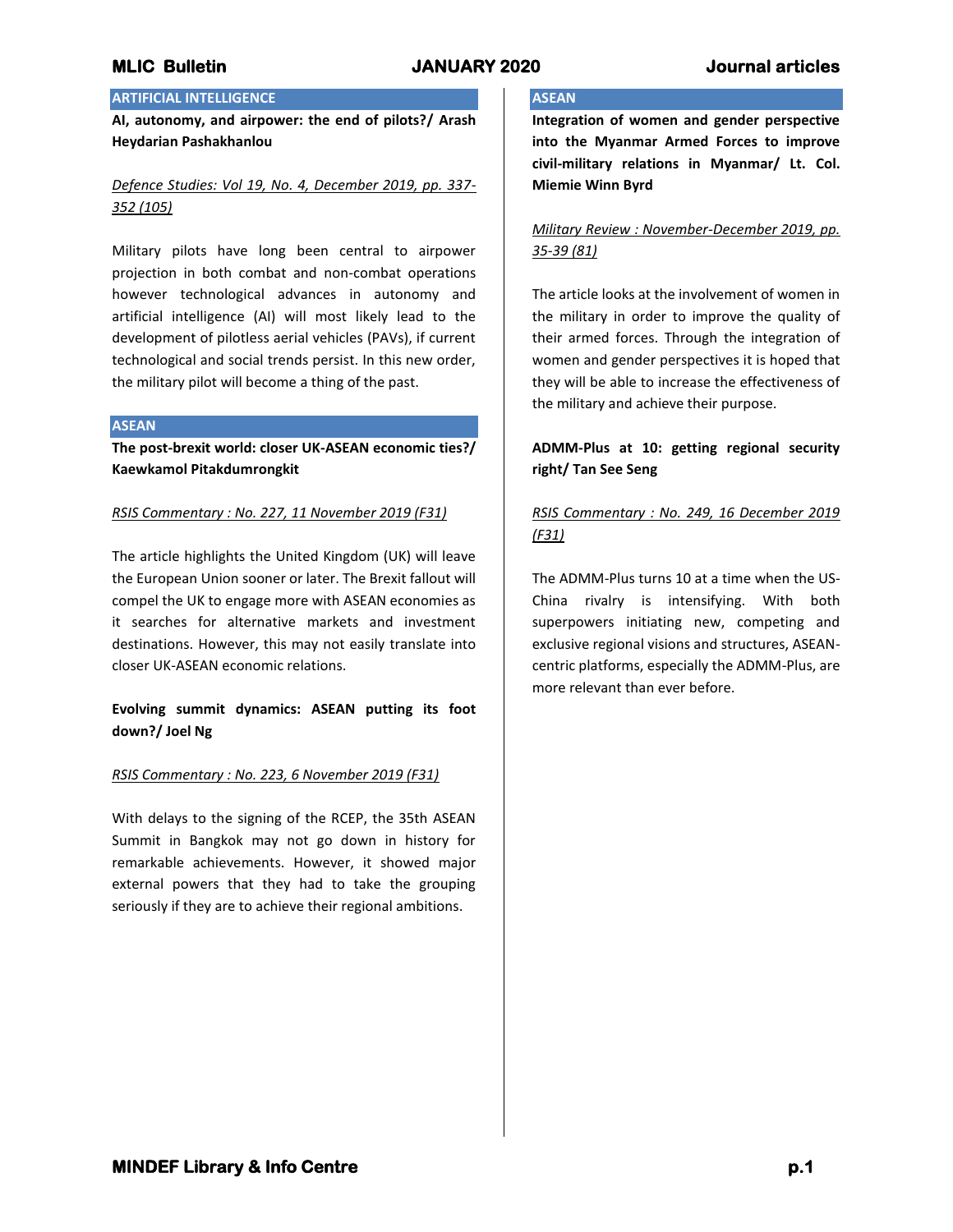## **ASEAN**

**ASEAN Summit to discuss key regional economic and security issues/ Hammad Warimann**

### *Asian Defence Journal : November 2019, pp.4-5 (131)*

The ASEAN Summit held in Bangkok highlighted several issues which include security issues such as the progress on South China Sea code of conduct particularly with China, finalize a pact on the world's largest free-trade zone and Rohingya issue.

## **Asia Tenggara mendorong perjuangan melawan ancaman militan nyata dan aktual**

### *Indo-Pacific Defense Forum: Vol 44, Issue 3, 2019, p.9 (F5)*

Perwakilan dari 10 anggota perhimpunan bangsa bangsa Asia Tengera (ASEAN) menghadiri pertemuan keamanan di Singapura pada Oktober 2019. Menteri pertahanan Singapura menambahkan bahawa delegasi Asia Tenggara mengadopsi platform pembagian informasi 'our eyes' yang akan digunakan untuk membagikan inteligen.

### **First US-ASEAN naval exercise**

## *ADJ's Training & Simulation: Vol 12, Issue 4, October - December 2019, p.10 (132)*

The naval forces of ASEAN countries and their US counterpart joined together for a naval exercise around the South China Sea and saw the participation of 1,250 personnel.

### **ASIA PACIFIC**

**The growing strategic significance of islands/ Geoffrey Till**

### *RSIS Commentary : No. 220, 4 November 2019 (F31)*

The Asia-Pacific is a maritime region comprising many islands and archipelagos. Recent military developments are making these more strategically significant. This brings in new levels of risk that could destabilise the region and so needs to be handled sensitively.

# **CHINA**

**The sharp reversal: whither China-US technological ties?/ Jia Qingguo**

## *RSIS Commentary : No. 226, 8 November 2019 (F31)*

The sharp eversal of China-US technological relationshi in recent years has inflicted much harm to the interests of the two countries. Fear, politics and short-sighted policies are among the major factors underlining this development.

## **How China sees the Indo-Pacific: what next after AOIP?/ Benjamin Tze Ern Ho**

# *RSIS Commentary : No. 254, 30 December 2019 (F31)*

Following the publication of the ASEAN Outlook on the Indo-Pacific (AOIP) earlier this year, Chinese observers have trained their focus on what the AOIP means for Beijing's relations with Southeast Asia. Come 2020, it is likely that China would demand greater clarity concerning the practical "deliverables" of the AOIP.

**Dangerous confidence? Chinese views on nuclear escalation/ Fiona S. Cunningham and M. Taylor Fravel**

*International Security : Vol 44, No 2, Fall 2019, pp.61-109 (68)*

The article discusses on Chinese views on nuclear escalation especially in an armed conflict with United States.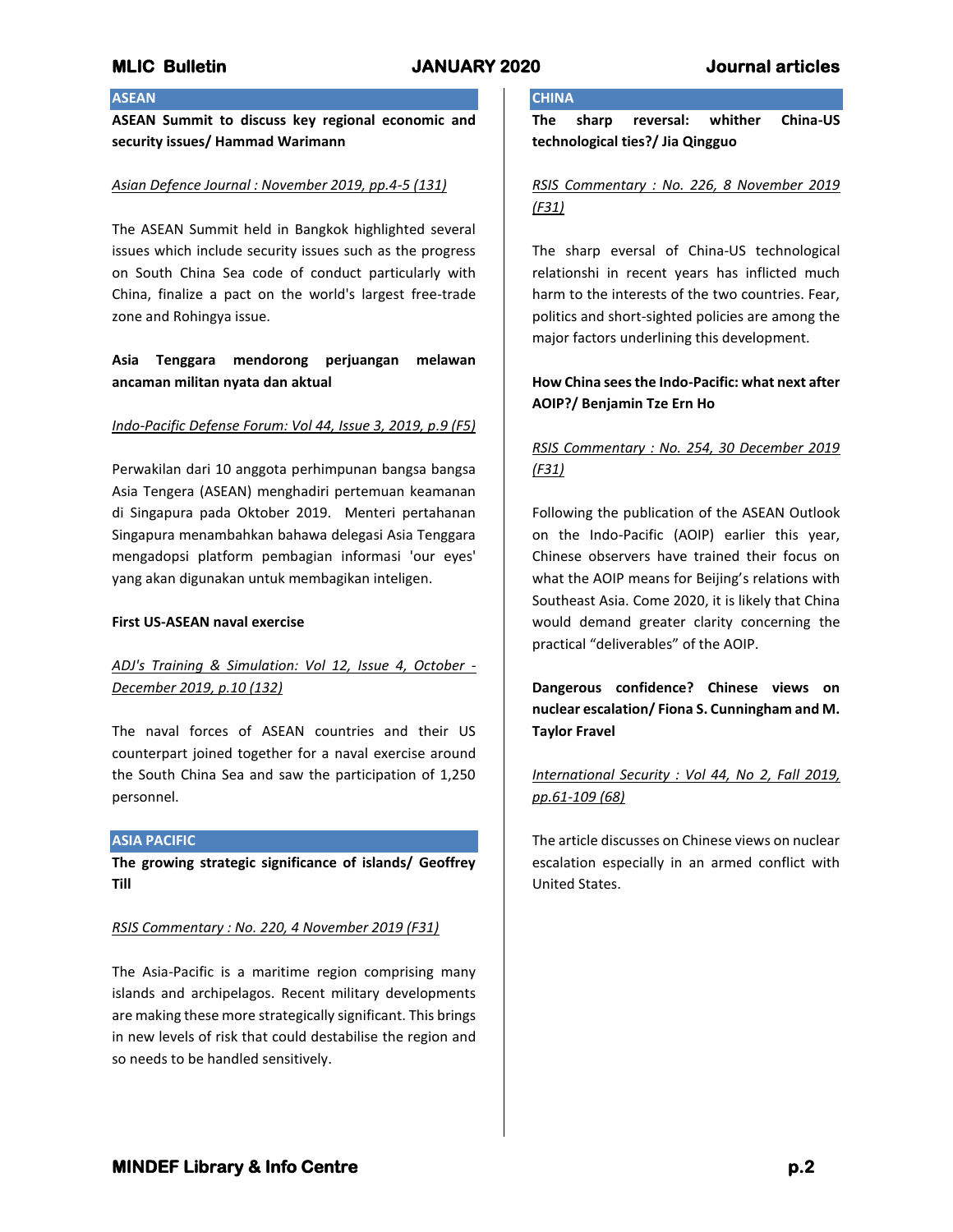## **CHINA**

**Defence industry of Russia and China: brighter future ahead/ Adlinna Abdul Alim**

### *Asian Defence Journal : November 2019, pp.26-29 (131)*

The article highlights the joint exercise between Russia and China that involves 128,000 military personnel, more than 20,000 military weapons and equipment, 600 aircrafts, 15 ships and support vessels that showed both countries' military capabilities and cooperation.

### **A Chinese perspective on US alliances/ Sun Xiaokun**

# *Survival: Vol.61, No.6, December 2019 - January 2020, pp.69-76 (106)*

The article highlights the US alliance system has been disrupted by three structural problems burden sharing (cost), extended deterrence (credibility) and geographic overreach (military intervention beyond the sphere originally defined by alliance).

### **Forecast of Chinese SSBN force levels/ Amit Ray**

## *Maritime Affairs: Journal of the National Maritime Foundation of India (Online Access)*

Based on the analysis of China's professed nuclear policy, possible SSBN deployment patterns, and developing shipyard infrastructure, this paper assesses the capacity as well as perceived requirement of Chinese SSBNs. Accordingly, the author offers forecasts for SSBN force levels by 2030 and by 2040. Likely technological developments and characteristics of the next-generation Type 096 SSBN are also predicted.

## **CHINA**

**China's rising naval ambitions in the Indian Ocean: aligning ends, ways and means/ Yves-Heng Lim**

# *Asian Security : Published online: 26 Jan 2020 (Online Access) (21A)*

This article argues that China's trajectory over the last ten years reflects an alignment of ends, ways and means in the Indian Ocean. The main driver behind China's ambitions in the region is the need for Beijing to secure pivotal maritime lines of communications that carry a large share of Chinese oil imports and a sizable part of Chinese exports. Fulfilling this mission has required a significant adjustment of China's naval strategy, and the addition of 'open seas protection' to the core missions of the PLA Navy.

# **Contesting liberal internationalism: China's renegotiation of world order/ Lee, Pak K**

## *Cambridge Review of International Affairs: Published online: 27 Jan 2020 (93)*

This special issue is constructed as a debate concerning the alleged challenges posed by China to both the political and economic spheres of the liberal international order. The four case studies and papers are grouped into two core themes: the impact of China's state-capitalist development model and practices on the liberal economic order, and China's attempts to transform norms and rules in security-related matters. The four papers aim to appraise Chinese discursive narratives and practices that would collectively challenge American liberal hegemony. Altogether they argue that a hybrid of order-building norms and practices is likely to co-exist alongside the prevailing liberal international order.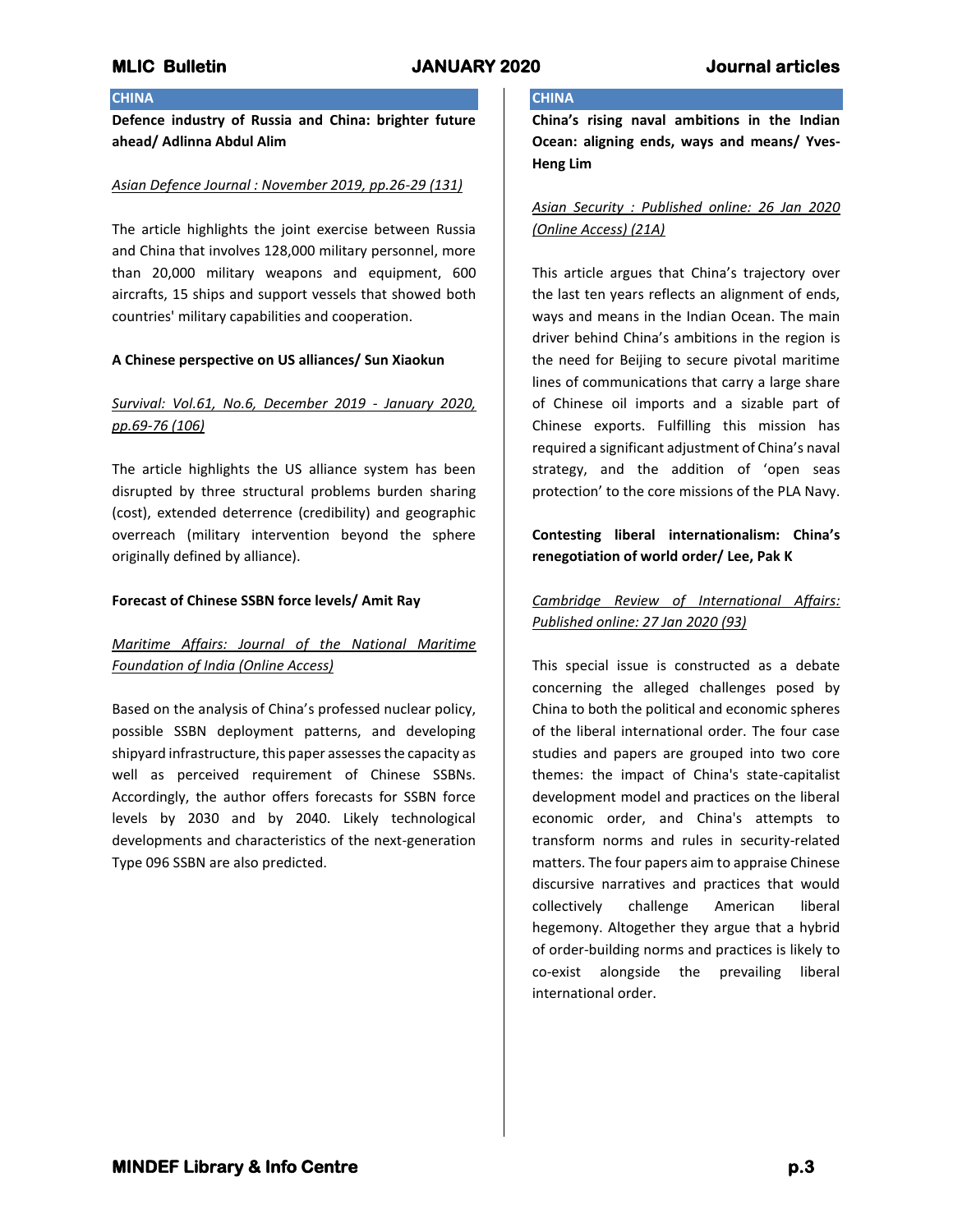## **CHINA**

**Geopolitics of Western Indian Ocean: unravelling China's multi-dimensional presence/ Sankalp Gurjar**

## *Strategic Analysis: Vol 43, No. 5, September-October 2019, pp. 385-401*

The Western Indian Ocean (WIO) is now attaining centrestage in the geopolitics of the Indian Ocean. Apart from France and the US, China holds significant interests in the WIO. China's interests with the WIO states could be divided in four categories: dual-use infrastructure building, politico-diplomatic focus, connectivity-access and military activities. All four are interconnected and facilitate China's desire to project power. For China, activities in the WIO serve the purpose of ensuring energy supplies, maintaining economic growth and securing military interests. China's engagement with the WIO states presents difficult challenges for major powers of the Indian Ocean like India.

### **CYBER SECURITY**

**Hug a hacker/ Dan Thisdell**

### *Flight International: 7-13 January 2020, pp.36-37 (65)*

The aviation industries and their preference for secrecy are making aircraft vulnerable to cyberattack.

#### **DIPLOMATIC**

**Success or failure in the peace processes of Aceh and Sri Lanka: a comparative study/ Idil Tuncer-Kilavuz**

*Terrorism and Political Violence: Vol. 31, Nos.4-6, July-December 2019, pp.712-732 (116))*

The paper studies the reasons why some conflicts ended in negotiated agreements while some negotiations failed focusing on Aceh Indonesia and Sri Lanka as a case study. Three factors were identified that can influence the outcomes: information revealed by war, control over spoilers and divisions in the ranks of the rebel organization.

# **INDONESIA**

**Indonesia's regional elections: ditching the direct vote?/ Dedi Dinarto**

## *RSIS Commentary : No. 253, 23 December 2019 (F31)*

Indonesia's newly appointed Minister of Home Affairs has decisively called for a major review of the direct election of regional leaders. While this signals the ministry's growing clout, the institution is likely to involve active military and police officers to fill the impending vacuum in key regional leadership positions from 2022 to 2024. There are challenges ahead.

### **ISLAMIC STATE**

**Exploiting the Prophet's authority: how Islamic State propaganda uses hadith quotation to assert legitimacy/ Jennifer Boutz**

*Studies in Conflict & Terrorism: Vol.42, No 10, 11, 12, October, November, December 2019, pp.972- 996 (114)*

The article examines on how Islamic State (IS) attempt to legitimize and justify themselves and their behaviour through the hadith.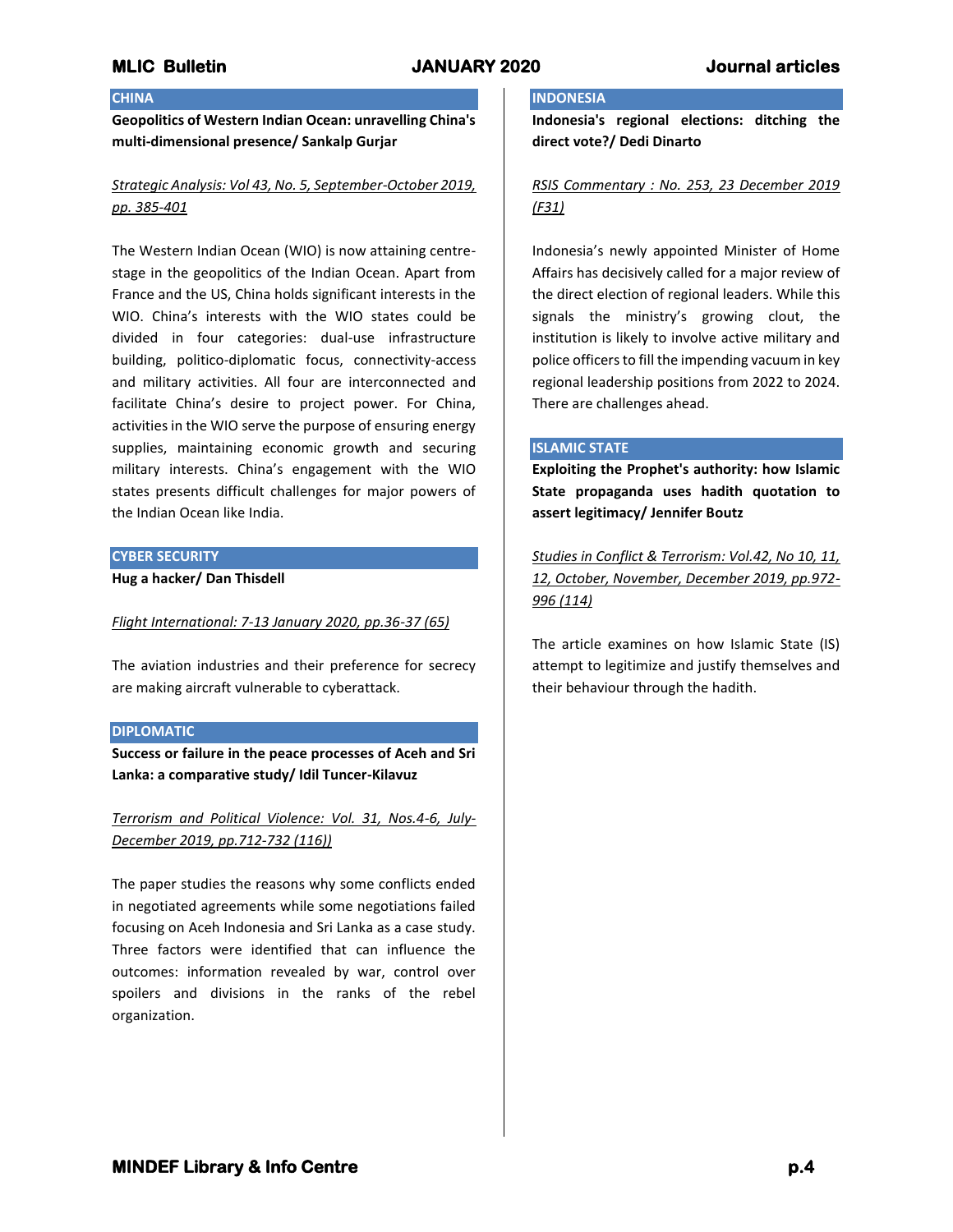**IT**

**IT**

## **Military videogames/ Nick Robinson**

### *RUSI Journal: June 2019, pp.10-21 (127)*

The article highlights the significance of military videogames and how it changes the representation of how war is depicted and the relationship between the military and the videogame industries.

## **The core of the 5G problem/ Hosuk Lee-Makiyama**

### *RSIS Commentary : No. 245, 5 December 2019 (F31)*

Given how 5G networks underpin our supply-chains, the so-called Huawei problem is unlikely to be a part of a grand bargain between the US and China. However, an exclusion of Chinese 5G vendors may not be an option for Singapore and Europe who must respond by other means.

## **AI: could it be more ethical than humans?/ Richard A. Bitzinger**

### *RSIS Commentary : No. 244, 4 December 2019 (F31)*

Artificial intelligence in autonomous systems (i.e drones) can address human error and fatigue issues, but also, in the future, concerns over ethical behaviour on the battlefield. Installing an algorithmic "moral compass" in AI, however, will be challenging.

#### **Cyber review/ Brian Kindamo**

## *Military Technology: Vol. XLIII, Issue 12, 2019, pp.39-41 (38)*

The article highlights the threat of cyber-attacks that continued to increase globally especially with the emerging of new technologies. Hence the armed forces are now seeking to establish a collaboration with the commercial sectors for a defensive and offensive capabilities.

**Artificial Intelligence and decision-making/ Keith Dear**

### *RUSI Journal: July/August 2019, pp.18-25 (127)*

Artificial Intelligence (AI) will change decisionmaking in defence and security environment in several ways; it enables 'cognitive manoeuvre' the use of predictive analytics that enables earlier intervention, forcing humans to go out-of the loop for decision-making by out-performing human in an increasing number of domains, providing correct but difficult to explain advice and lastly it forces decision-makers to be more explicit about the decisions they made in order to enable comparison with automated analytics.

## **Chinese military innovation in the AI revolution/ Elsa B Kanis**

### *RUSI Journal: July/August 2019, pp.26-34 (127)*

The Chinese People's Liberation Army (PLA) is now advancing to a more advance technologies especially artificial intelligence that could catalyse a new military revolution and exploring new paradigms of military power.

# **Resolving the battle over artificial intelligence in war/ Larry Lewis**

### *RUSI Journal: July/August 2019, pp.62-71 (127)*

The use of technologies in war is not new. Militaries has been relying on technologies specifically artificial intelligence (AI) in resolving conflict as well as a deterrent to such conflict.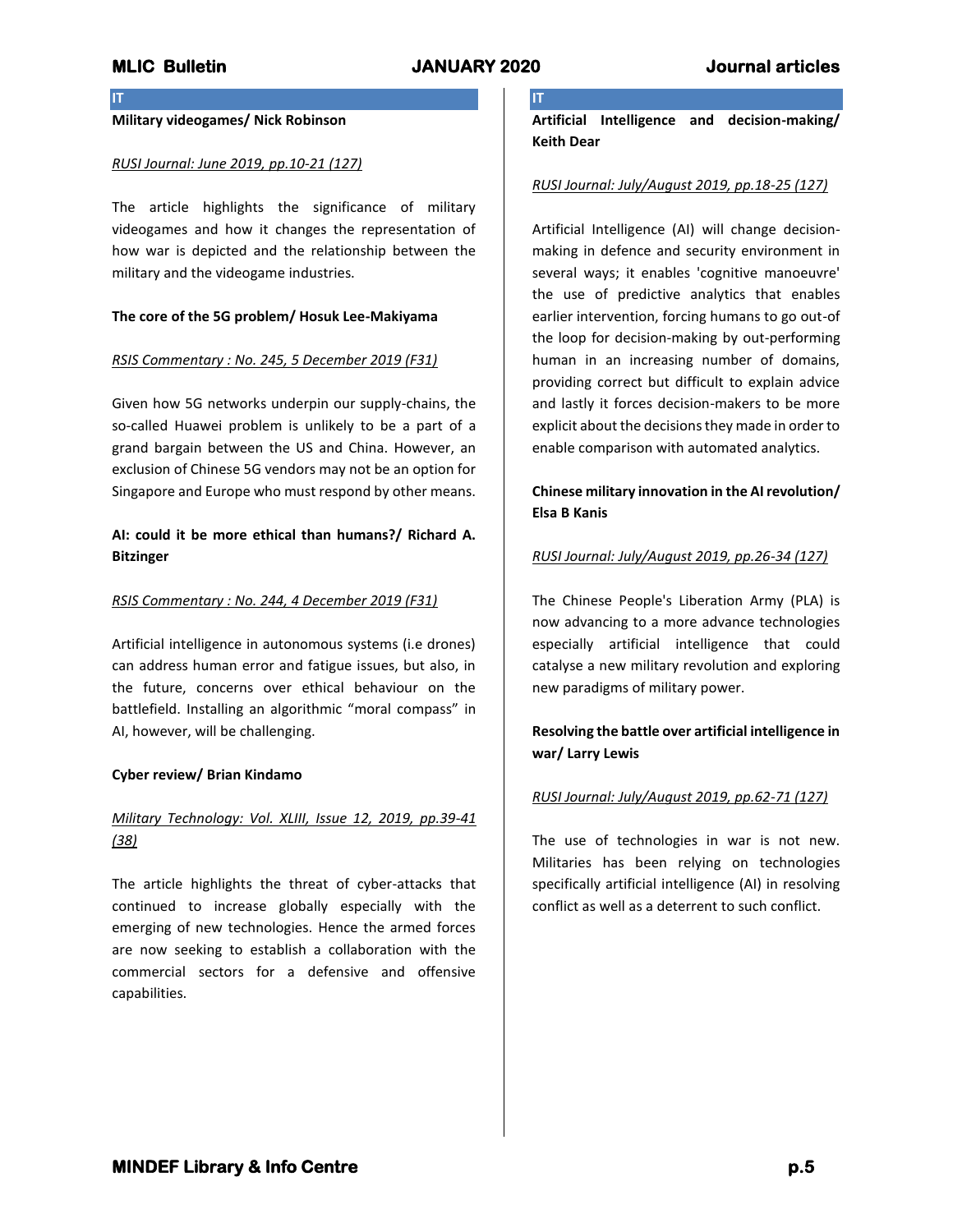## **IT**

**Artificial intelligence in defence: when AI meets defence acquisition processes and behaviours/ Trevor Taylor**

## *RUSI Journal: July/August 2019, pp.72-81 (127)*

Government procurement programmes need to adapt if they are to successfully acquire AI-enabled systems to boost and transform defence capabilities.

**How would future autonomous weapon systems challenge current governance norms?/ Ben Koppelman**

### *RUSI Journal: July/August 2019, pp.98-109 (127)*

Autonomy has become a military priority both for R&D and active deployment. However there are concerns that future autonomous weapon systems might not be safely controlled. Hence this paper explains these concerns by exploring how future systems would challenge fundamental norms that govern current systems, especially the need to facilitate compliance with international humanitarian law. The article also considers how to tackle these challenges if these future systems are to be deployed safely.

### **JAPAN**

**Nuclear governmentality: Governing nuclear security and radiation risk in post-Fukushima Japan/ Majia Holmer Nadesan**

# *Security Dialogue : Vol.50, No.6, December 2019. pp. 512- 530 (47)*

This project demonstrates the logic and technologies of power specific to nuclear governmentality in post-Fukushima Daiichi energy commitments, evacuation policies, risk assessments, and health surveillance programs. Nuclear governmentality is at once modern in its adaptation of regimes of risk management and anachronistic in its prioritization of sovereign decisionality in their developments and deployments, especially evident in the legal principle of the minimum standard and the instrument of the permissible dose.

# **KOREA**

**High readiness remains/ Jr Ng**

*Asian Military Review: Vol.27, Issue 8, December 2019, pp.24-28 (60)*

A falling population may result in fewer troops but the Republic of Korea armed forces will counterbalance with Tiger 4.0, a hyperconnected and artificial intelligence (AI) driven ground combat network that was launched in 2018.

### **MALAYSIA**

**Malaysia, US forces roar in Tiger Strike**

## *ADJ's Training & Simulation: Vol 12, Issue 4, October - December 2019, p.4 (132)*

The Malaysian Armed Forces (MAF) held a bilateral exercise with the US Marine Corps (USMC) held in Sabah, Malaysia involving more than 1,500 personnel. The exercise involves jungle survival, amphibious assault, aerial raids and combat service support training.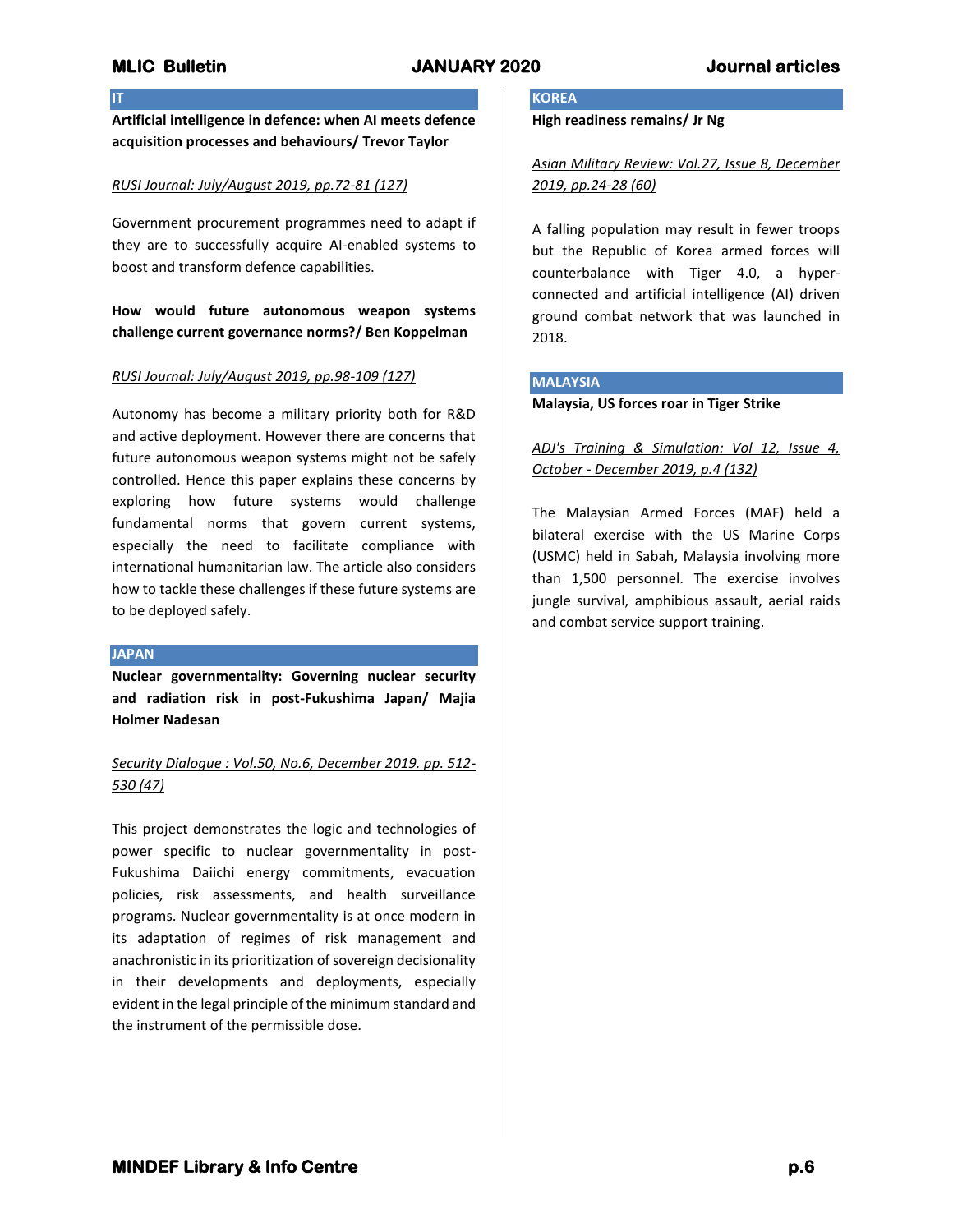## **MARITIME**

## **Navies' top priority is protection/ Stefan Nitschke**

#### *Naval Forces: Vol.VI, No.XL, 2019, pp.23-24 (41)*

Naval fleets are facing with new forms of threats posed by ship, land or air-launched anti-ship missiles, anti-ship cruise missiles and anti-radiation missiles. Hence the navies needed a soft-kill weapon systems as a last defence mechanism against all the missiles threats.

### **Brown water specialists/ Tim Fish**

## *Asian Military Review: Vol.27, Issue 8, December 2019, pp.6-9 (60)*

Riverine and inshore patrolling using boats that are designed with shallow draughts, high speed and wellarmed have the ability to fulfil missions from anti-criminal activity to counter-insurgency.

## **Sovereignty issues in the South China Sea: the Republic of the Philippines vs The People's Republic of China/ Rakshit Mohan**

## *Maritime Affairs: Journal of the National Maritime Foundation of India (Online Access)*

This paper argues, by employing the principles of sovereignty theory, that even though China has discarded the Permanent Court of Arbitration's (PCA) ruling in the case of The Republic of the Philippines vs The People's Republic of China, the ruling has set up a clear precedent, which shall be a cornerstone for future references on sovereignty issues in the maritime domain.

### **MILITARY**

**The geoeconomic dimensions of Russian private military and security companies/ Maj. Thomas D. Arnold**

## *Military Review: November-December 2019, pp. 6-18 (81)*

This paper examines the Russian private military and security companies (PMSCs) and how they play a role in Moscow's evolving concept of nonlinear warfare and how Russia is using PMSCs in expanding its influence abroad by trading security for access and concessions.

**Bridging the gap to army 2028: an interview with Gen. John "Mike" Murray/ Arpi Dilanian, et.al**

## *Army Sustainment: October-December 2019, pp.8-11 (74)*

The first commander of Army Futures Command (AFC) discusses his future plans of the army to modernize to protect tomorrow, today.

### **MILITARY EXPENDITURE**

**Investment in research and development compared to military expenditure: is research worthwhile?/ Raaj Kishore Biswas**

*Defence and Peace Economics: Vol 30, No. 7, December 2019, pp.846-857*

Research and development (R&D) and military expenditure are crucial to any country. However due to global insecurity and power politics, many tend to spend and focus more on military.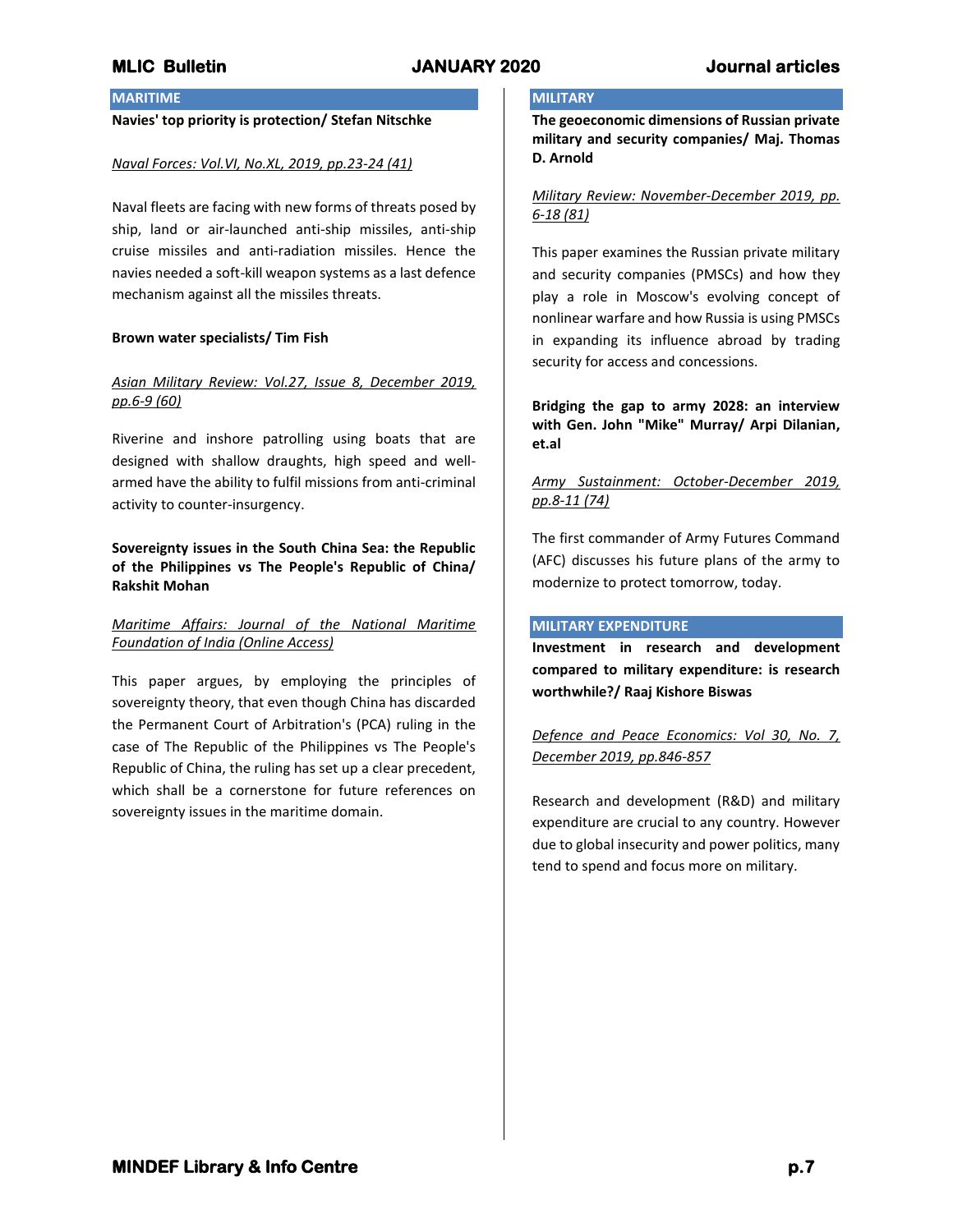# **MILITARY SPENDING**

## **Global tensions set to drive spending/ Garrett Reim**

### *Flight International: 10-16 December 2019, p.18 (65)*

Military spending are forecasted to be higher than ever as demand for military equipment for modernising and replacing ageing equipment is on the rise prompted by increasing international security concerns.

## **MILITARY TRAINING**

**Physical fitness as a predisposing factor for injuries and excessive stress symptoms during basic military training/ Stefan Sammito**

*International Review of The Armed Forces Medical Services: Vol 92/3, September 2019, pp.50-56*

The aim of the study was to examine to what extent the level of physical fitness of a basic military training affects the occurrence of injuries and excessive stress symptoms (I&ESS).

### **MISSILE TEST**

**Russia, China criticize U.S. missile test/ Kingston Reif and Shannon Bugos**

*Arms Control Today: Vol.49, No. 8, October 2019, pp.18- 19 (5)*

An August test of a missile previously banned by the defunct Intermediate-Range Nuclear Forces (INF) Treaty drew continued denunciations from Russia and China in September.

## **MYANMAR**

**Myanmar: overreliance on China to bring risks**

*Asia Monitor South East Asia Vol.2 : Vol.31, Issue 2, February 2020, pp.9-10 (49)*

China's influence over Myanmar extend beyond the economy but it also touches on political and the military. Growing Chinese influence in Myanmar raises the risk of being indebted to China which can put constraints on any of its decisions and falling into China's 'debt trap'.

## **Securing the colony: the Burma Police Special Branch (1896 - 1942)/ Thompson, Rhys**

# *Intelligence and National Security : Vol. 35, No 1, January 2020, pp.35-53 (99)*

The unique access to police and government resources in almost all levels of society, the Burma Police Special Branch was a core part of the colonial intelligence apparatus. It was the primary political intelligence organisation active in this period and acted as an analytical and advisory body to government. However, over time the Special Branch lost its investigative capability and when faced with increased political unrest in the 1920s and 1930s, it struggled to adapt to the changing conditions, resulting in intelligence failures and the creation of new, competing political intelligence units.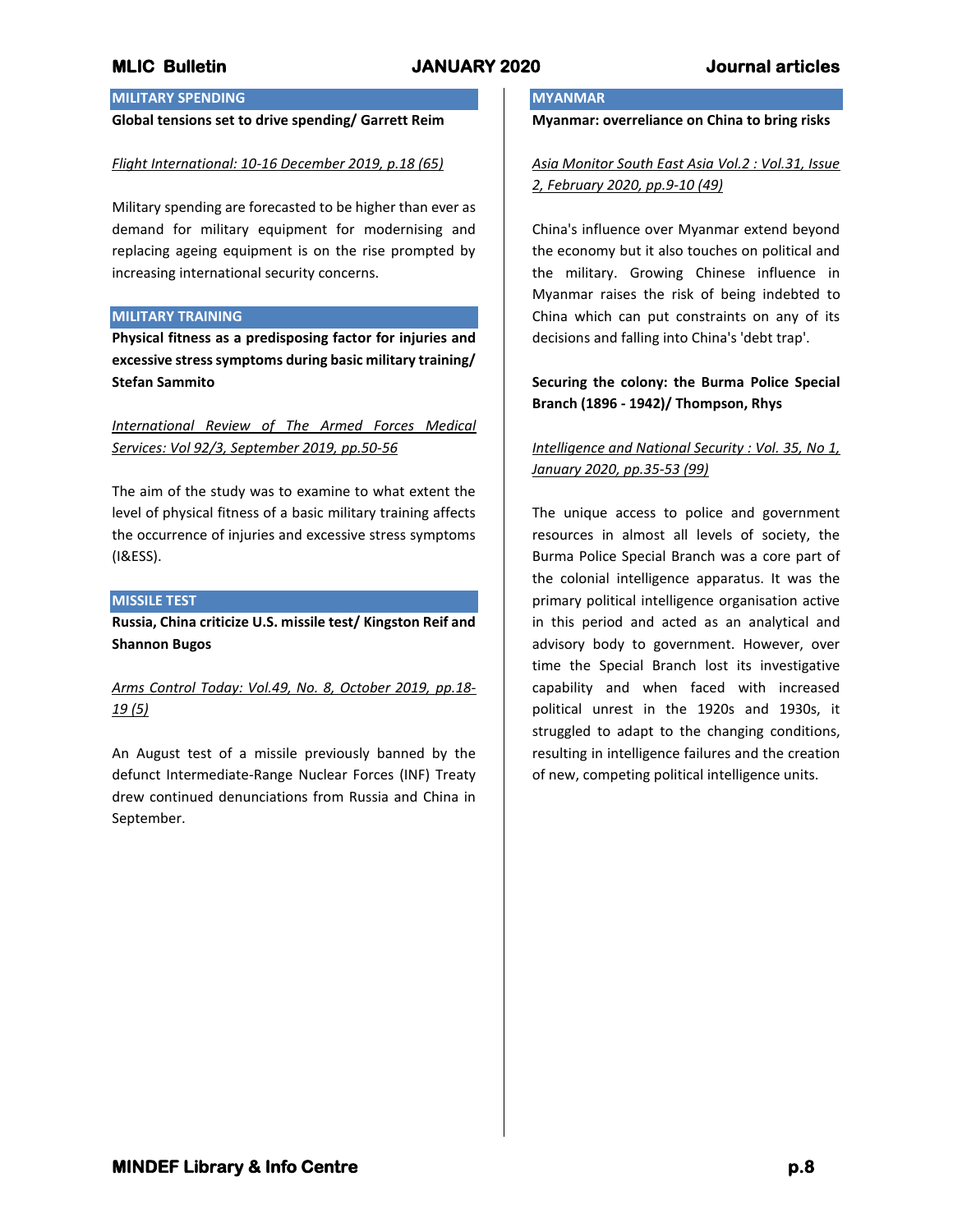# **NORTH KOREA**

**North Korea opens door to nuclear talks/ Daryl G. Kimball and Julia Masterson**

# *Arms Control Today: Vol.49, No. 8, October 2019, pp.16- 17 (5)*

North Korea may be willing to resume working-level talks with the United States on denuclearization and peace issues, according to a Sept. 9 statement from North Korean Vice Foreign Minister Choe Son Hui. The new offer was conditioned on a readiness by the Trump administration to adjust its negotiating stance, which North Korea has blamed for the long-delayed negotiations.

#### **PAKISTAN**

**Pakistan's military elite/ Paul Staniland**

*The Journal of Strategic Studies : Vol 43 No.1, February 2020, pp. 74-103 (98)*

The article provides insights into how the Pakistani army maintains cohesion and influence amidst deep political involvement. Pakistan provides an opportunity to re-think the standard distinctions between military and civilian rule as common in studies of political regimes.

### **PHILIPPINES**

**Suicide terrorism in the Sulu Archipelago/ Kenneth Yeo**

*RSIS Commentary : No. 248, 12 December 2019 (F31)*

Two Egyptians and one Filipino were killed recently for attempted suicide attacks in Sulu, the Philippines. This was the first attempted suicide attack by pro-Islamic State (IS) groups in the Philippines after the death of IS's leader Abu Bakr Al-Baghdadi. Such a tactic is still a largely foreign phenomenon.

## **RUSSIA**

**Russian foreign policy: balance sheet 2019/ Chris Cheang**

## *RSIS Commentary : No. 255, 30 December 2019 (F31)*

Russian foreign policy can boast some successes, mainly in Europe, the Middle East and Africa. However, apart from China, Moscow's ties with the Asia-Pacific region are below par even though there is considerable potential for a stronger relationship.

**War of the future : a view from Russia/ Alexander D Chekov**

# *Survival: Vol.61, No.6, December 2019 - January 2020, pp.25-48 (106)*

Discussion of the possibility of a direct military conflict between peer powers had long revolved around the role of nuclear weapons in the future war. The Russian military and President Putin have been vocal in arguing that having the upper hand in an arms race is an effective way of ensuring peace.

**Russian campaign in Syria - change and continuity in strategic cilture/ Dmitry (Dima) Adamsky**

## *The Journal of Strategic Studies : Vol 43 No.1, February 2020, pp. 104-125 (98)*

It argues that Russian conduct illustrates overall steadiness in the Russian style of war and military thought. The campaign demonstrated such traditional traits as a holistic approach to strategy and military operation's a certain degree of recklessness disconnect between theory and practice.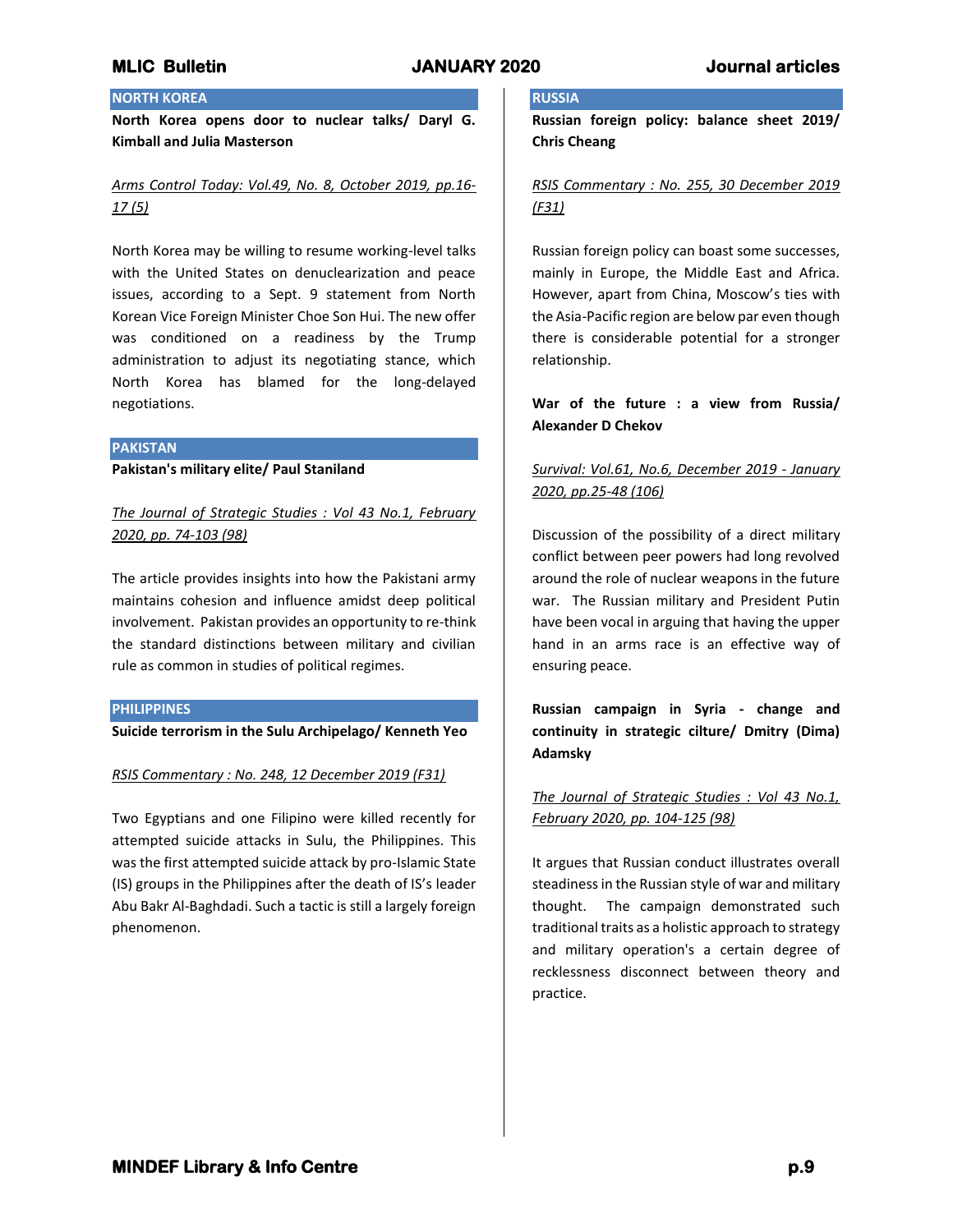# **SINGAPORE**

### **Two nations' neighbourly exercise**

*ADJ's Training & Simulation: Vol 12, Issue 4, October - December 2019, p.7 (132)*

The Republic of Singapore Air Force (RSAF) and the Royal Malaysian Air Force (RMAF) held a bilateral exercise at Kuantan air base, Malaysia that involved search and rescue (SAR) aircrew, ground crew and medical teams of both.

**Republic of Singapore Navy - strong need for more modern surface combatants, submarines/ Peter Donaldson**

### *Naval Forces: Vol.VI, No.XL, 2019, pp.53-55 (41)*

With its small size and wealthy status, Singapore need a modern and very capable navy forces to help them defend themselves against any threats including aggression by any local adversary.

## **SOUTH CHINA SEA**

**Pertembungan kuasa Amerika Syarikat - China di Laut China Selatan/ Zulfiqar Mohd Yusof**

### *Perajurit : Disember 2019, pp.46-51 (133)*

Hubungan Amerika Syarikat dan China kekal tegang terutama di rantau Asia Pasifik berikutan dengan Amerika Syarikat yang tidak mahu kuasa China berleluasa di Asia Pasifik. China juga mempunyai ramai negera-negara besekutu seperti negara komunis yang lain seperti Korea Utara, Vietnam dan Kemboja. Laut China Selatan jua tidak terkecuali dari perebutan kuasa Amerika Syarikat dan China.

## **TERRORISM**

**Terrorist group rivalries and alliances: testing competing explanations/ Brian J. Phillips**

*Studies in Conflict & Terrorism: Vol.42, No 10, 11, 12, October, November, December 2019, pp.997- 1019 (114)*

The aim of the study is to examine the side by side correlates of terrorist rivalries and alliances and the importance of this relationship to these groups.

## **Gender stereotyped or gender responsive?/ Eleanor Gordon and Jacqui True**

## *RUSI Journal: June 2019, pp.74-91 (127)*

The article discusses the steps needed in preventing and countering extremisms in Indonesia and Bangladesh and the links between extremism and women. Even with existing policies, it is still ineffective in preventing and countering threats that comes from these group.

**Terrorism as cancer: how to combat an incurable disease/ Bryan C. Price**

# *Terrorism and Political Violence: Vol. 31, Nos.4-6, July-December 2019, pp.1096-1120 (116)*

The article focuses on the idea that viewed terrorism as a disease such as cancer rather than a military, ideological or socio-economic problem that can be managed but never fully eliminated as well as to treat terrorism in a comprehensive manner in order to prevent future attacks and to respond to it when and if they occur.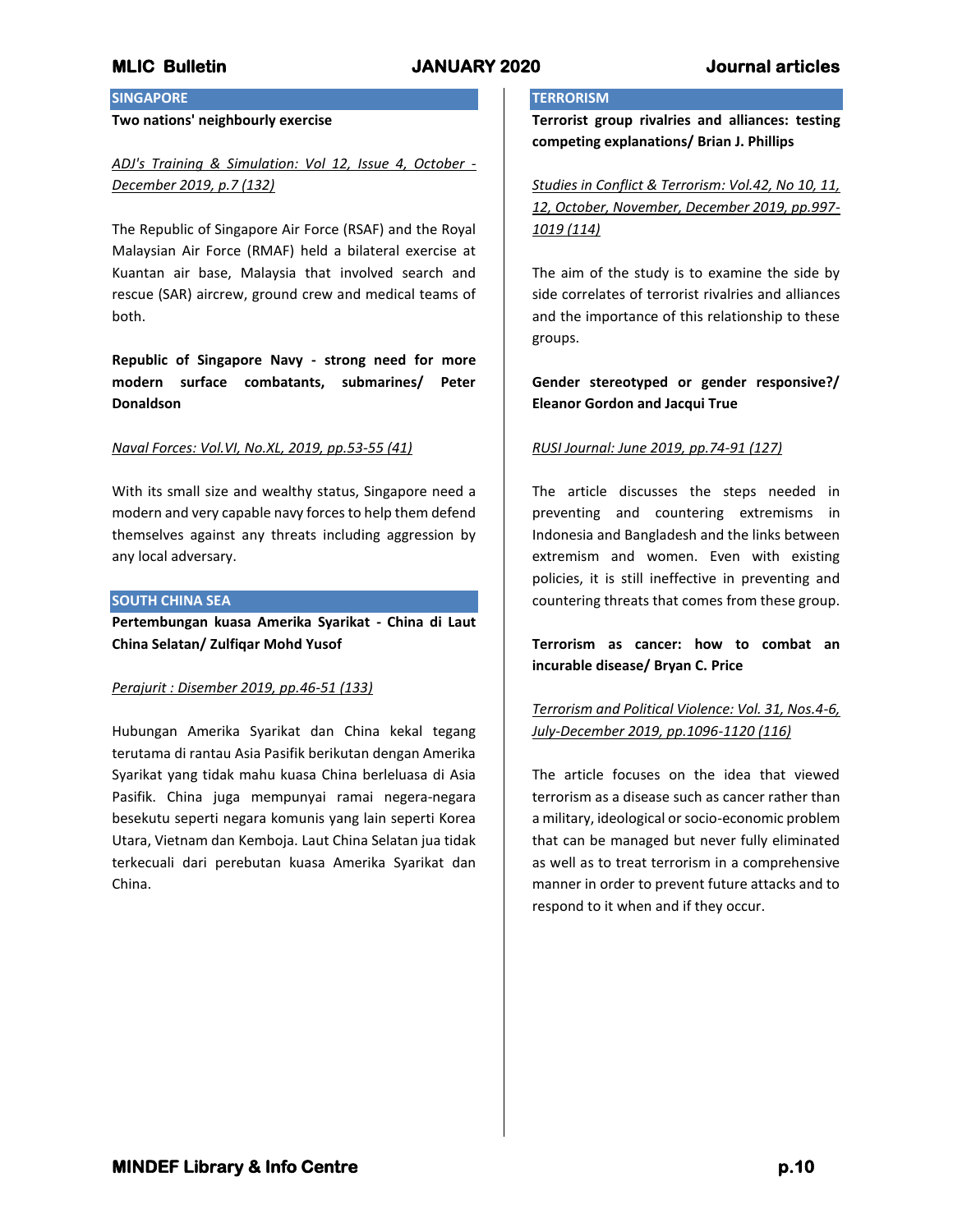# **TERRORISM**

**Inferno terror: forest fires as the new form of terrorism/ Col Janos Besenyo**

# *Terrorism and Political Violence: Vol. 31, Nos.4-6, July-December 2019, pp.1229-1241 (116)*

This study aims to highlight the use of arson as a weapon of terror by terrorists or individuals in order to destroy enemies as it have the ability to cause a serious economic and security challenge to the target.

# **Terror risk perception and fear of terror in Turkey: predictors, bases and consequences/ Tuba Gun Cingi**

# *Journal Terrorism and Political Violence (Published online: 23 Jan 2020) (116)*

This study tries to evaluate the risk perceptions of individuals, their fear of terror, and their associated reflections in daily life. It also attempts to determine the degree to which theories of fear of crime can explain risk perceptions and fear of terrorism. The results show that the perceived terror risk and the fear level are high. The Turkish case shows that theories of fear of crime fail to explain adequately the fear of terror.

## **THAILAND**

**The Royal Thai armed forces - modernisation on full drive**

## *Asian Defence Journal : November 2019, pp.6-9 (131)*

The Royal hai armed forces is now moving ahead with its modernisation plan to further enhance their armed forces capabilities which include reforms, restructuring plans, high-tech weapons, procurement of vehicles and equipment.

# **Thai annua military reshuffle gets royal approval**

# *Asian Defence Journal : November 2019, p.10 (131)*

The time of the year is here for the Royal Thai armed forces to being reshuffled. The new appointed personnel is approved by King Maha Vajiralongkorn to carry out their duties.

## **UNITED STATES**

**The Gallagher pardon: potential fallout on SOFA/ Adam Garfinkle**

# *RSIS Commentary : No. 250, 17 December 2019 (F31)*

President Trump's reversal of determinations by the US system of military justice threatens to undermine the stability of Status of Forces Agreements (SOFA) between the United States and allied governments. This could significantly weaken the US deterrent position in Asia and around the world.